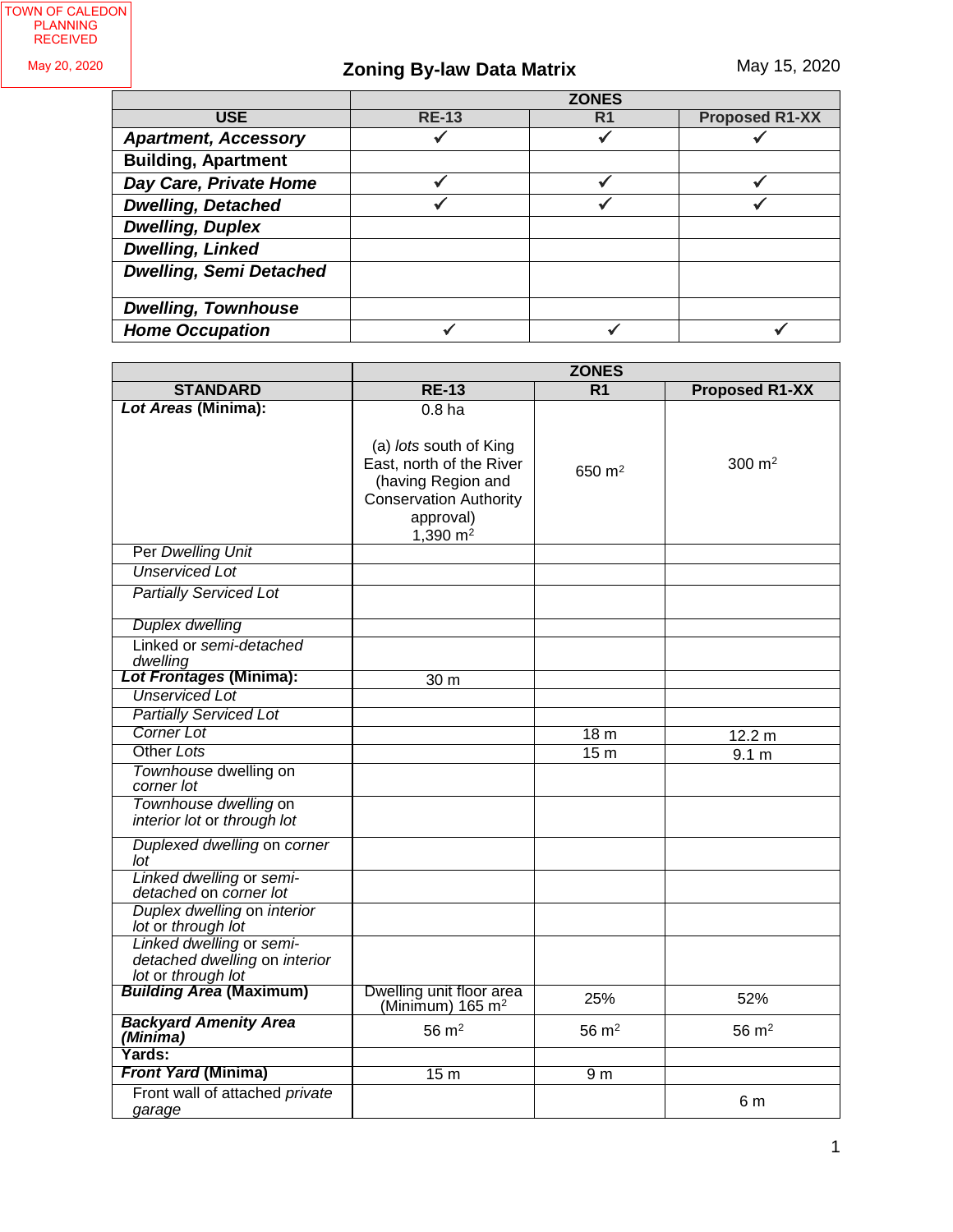$\overline{a}$ 

| Front wall of <i>main building</i>   |                        |                   | 4.5 <sub>m</sub>                |
|--------------------------------------|------------------------|-------------------|---------------------------------|
| To porch                             |                        |                   | 3 <sub>m</sub>                  |
| To steps                             |                        |                   | 2 <sub>m</sub>                  |
| To steps where sidewalk is           |                        |                   |                                 |
| located                              |                        |                   | 2 <sub>m</sub>                  |
| <b>Exterior Side Yard</b>            | 15 <sub>m</sub>        | 6 m               |                                 |
| (Minimum)                            |                        |                   |                                 |
| For all other exterior side yards    |                        |                   | 4.3 <sub>m</sub>                |
| Lot 7<br>Unenclosed porch, verandah, |                        |                   | 3.5 <sub>m</sub>                |
| deck or balcony                      |                        |                   | 2.5 <sub>m</sub>                |
| Unenclosed porch, verandah,          |                        |                   |                                 |
| deck or balcony for Lot 7            |                        |                   | 1.8 <sub>m</sub>                |
| <b>Rear Yard (Minimum)</b>           | 15 <sub>m</sub>        | 7.5 m             | 7 <sub>m</sub>                  |
| <b>Apartment building</b>            |                        |                   |                                 |
| <b>Interior Side Yards (Minima)</b>  | (a) main building 5 m  |                   |                                 |
|                                      | (b) accessory building |                   |                                 |
|                                      | 1.5 <sub>m</sub>       |                   |                                 |
| Main building with attached          |                        |                   |                                 |
| private garage or attached           |                        | $1.5 \text{ m}^1$ |                                 |
| carport.                             |                        |                   |                                 |
| Main building                        | 5 <sub>m</sub>         |                   |                                 |
| Main building on driveway            |                        |                   |                                 |
| side                                 |                        |                   | 0.6 <sub>m</sub>                |
| Main building on other side          |                        |                   | 1.2 <sub>m</sub>                |
| <b>Duplex dwelling</b>               |                        |                   |                                 |
| Linked dwelling or semi-             |                        |                   |                                 |
| detached dwelling with               |                        |                   |                                 |
| attached private garage or           |                        |                   |                                 |
| attached carport                     |                        |                   |                                 |
| Linked dwelling or semi-             |                        |                   |                                 |
| detached dwelling without            |                        |                   |                                 |
| attached private garage or           |                        |                   |                                 |
| attached carport                     |                        |                   |                                 |
| <b>Apartment building</b>            |                        |                   |                                 |
| <b>Use of Interior Side Yard</b>     |                        |                   | Notwithstanding any             |
|                                      |                        |                   | other provision of this         |
|                                      |                        |                   | by-law, no building or          |
|                                      |                        |                   | structure or part thereof       |
|                                      |                        |                   | and no chimney, pilaster        |
|                                      |                        |                   | or similar ornamental           |
|                                      |                        |                   | structure or part thereof       |
|                                      |                        |                   | and no patio or <i>porch</i> or |
|                                      |                        |                   | part thereof and no             |
|                                      |                        |                   |                                 |
|                                      |                        |                   | machinery or equipment          |
|                                      |                        |                   | or part thereof and no          |
|                                      |                        |                   | fence, sidewalk or              |
|                                      |                        |                   | walkway or part thereof         |
|                                      |                        |                   | shall be located in any         |
|                                      |                        |                   | part of any interior side       |
|                                      |                        |                   | yard that is subject to a       |
|                                      |                        |                   | registered storm water          |
|                                      |                        |                   | drainage easement.              |
| <b>Building Heights (Maxima)</b>     | 10.5 <sub>m</sub>      | 10.5 <sub>m</sub> | 10.5 <sub>m</sub>               |

<sup>1</sup> **R1** Zone – Minimum interior side yard for other main building shall be 3m on driveway side, 1.5 m on other side.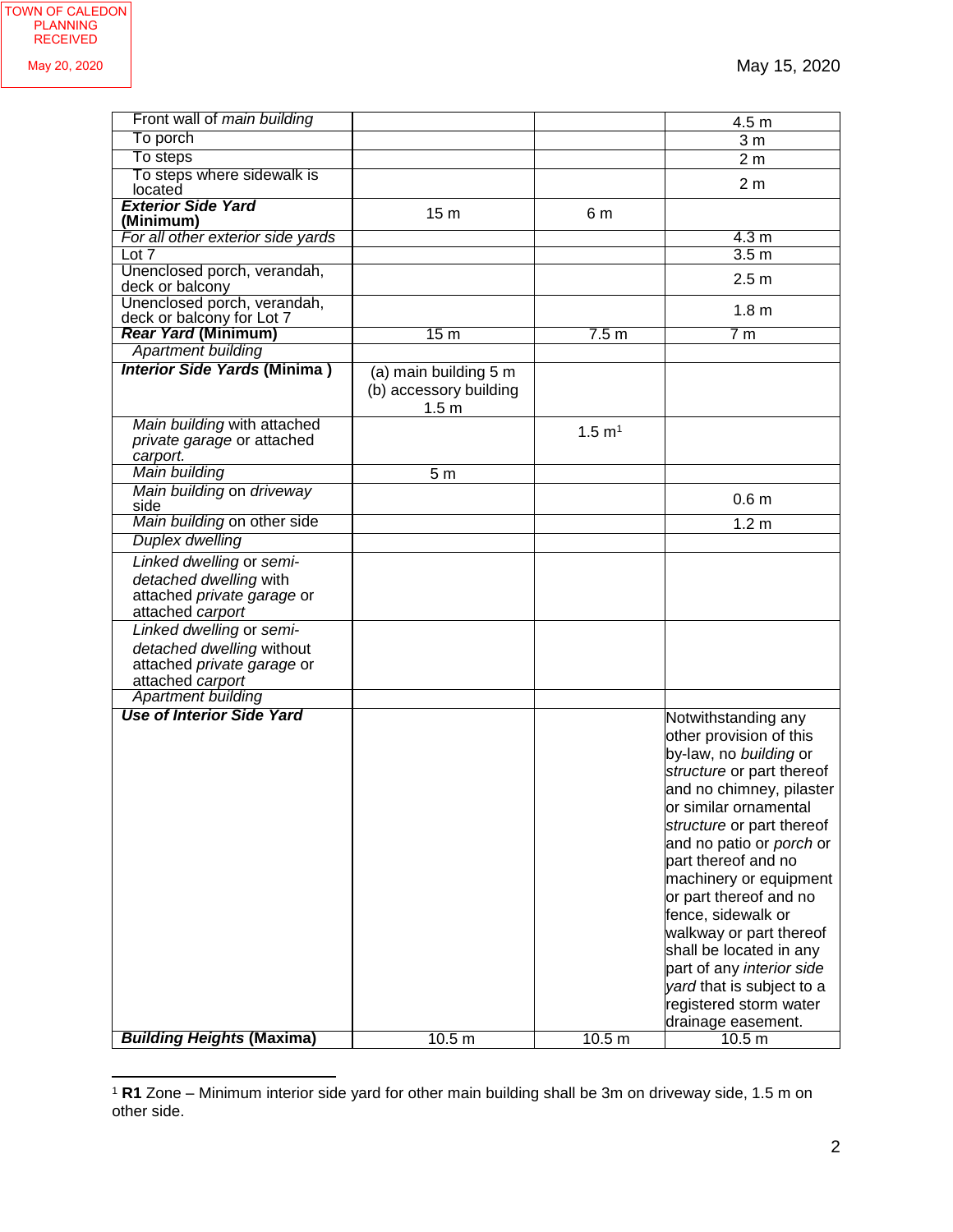| Apartment building of 7 or<br>more dwelling units  |                 |                  |                  |
|----------------------------------------------------|-----------------|------------------|------------------|
| Apartment building of 6 or<br>fewer dwelling units |                 |                  |                  |
| Landscape Area (Minimum)                           | 50%             | 30%              | 30%              |
| <b>Privacy Yard (Minimum)</b>                      |                 |                  |                  |
| <b>Privacy Yard Depth</b><br>(Minimum)             |                 |                  |                  |
| <b>Play Facility (Minimum)</b>                     |                 |                  |                  |
| <b>Play Facility Area (Minimum)</b>                |                 |                  |                  |
| <b>Play Facility Location</b>                      |                 |                  |                  |
| <b>Driveway Setbacks (Minima)</b>                  | $4.5 \text{ m}$ | 0.5 <sub>m</sub> | 0.5 <sub>m</sub> |
| From lot line bisecting dual<br>private garage     |                 |                  |                  |
| From other lot lines                               |                 |                  |                  |
| <b>Parking Space Setback</b>                       | 10 <sub>m</sub> |                  |                  |
| From any street line                               |                 |                  |                  |

#### **Section 3: Definitions**

|                                                                                                                                                                                                                                                                                                                                                                                                    | <b>Proposed R1-XX</b>                                                                                                                                                                                                                                                                                                                                                                                                       |
|----------------------------------------------------------------------------------------------------------------------------------------------------------------------------------------------------------------------------------------------------------------------------------------------------------------------------------------------------------------------------------------------------|-----------------------------------------------------------------------------------------------------------------------------------------------------------------------------------------------------------------------------------------------------------------------------------------------------------------------------------------------------------------------------------------------------------------------------|
| Lot, Frontage<br>Lot Frontage means the horizontal distance<br>between the 2 lot lines which intersect the front<br>lot line of a lot, such distance being measured<br>along a line which is parallel to the front lot line<br>and distant from the front lot line a distance<br>equal to the minimum front yard required herein<br>for the specified use in the zone where such lot<br>is located | Notwithstanding the definition of Lot Frontage the<br>lot frontage will be measured at the horizontal<br>distance between the 2 lot lines which intersect the<br>front lot line of a lot, such distance being measured<br>along a line which is parallel to the front lot line and<br>distant from the front lot line a distance of 6.0m<br>required herein for the specified use in the zone<br>where such lot is located. |

# **Section 4.2 – Accessory Uses**

| <b>Proposed R1-XX</b>                                                             |  |
|-----------------------------------------------------------------------------------|--|
| Accessory Buildings shall not be permitted in<br>any front or exterior side yard. |  |

# **Section 4.3 – Access Regulations**

|                                         | <b>Proposed R1-XX</b>             |    |
|-----------------------------------------|-----------------------------------|----|
| <b>Section 4.3.3</b>                    | <b>Entrance Setback (minimum)</b> | 4m |
| The minimum entrance setback shall be 9 |                                   |    |
| metres.                                 |                                   |    |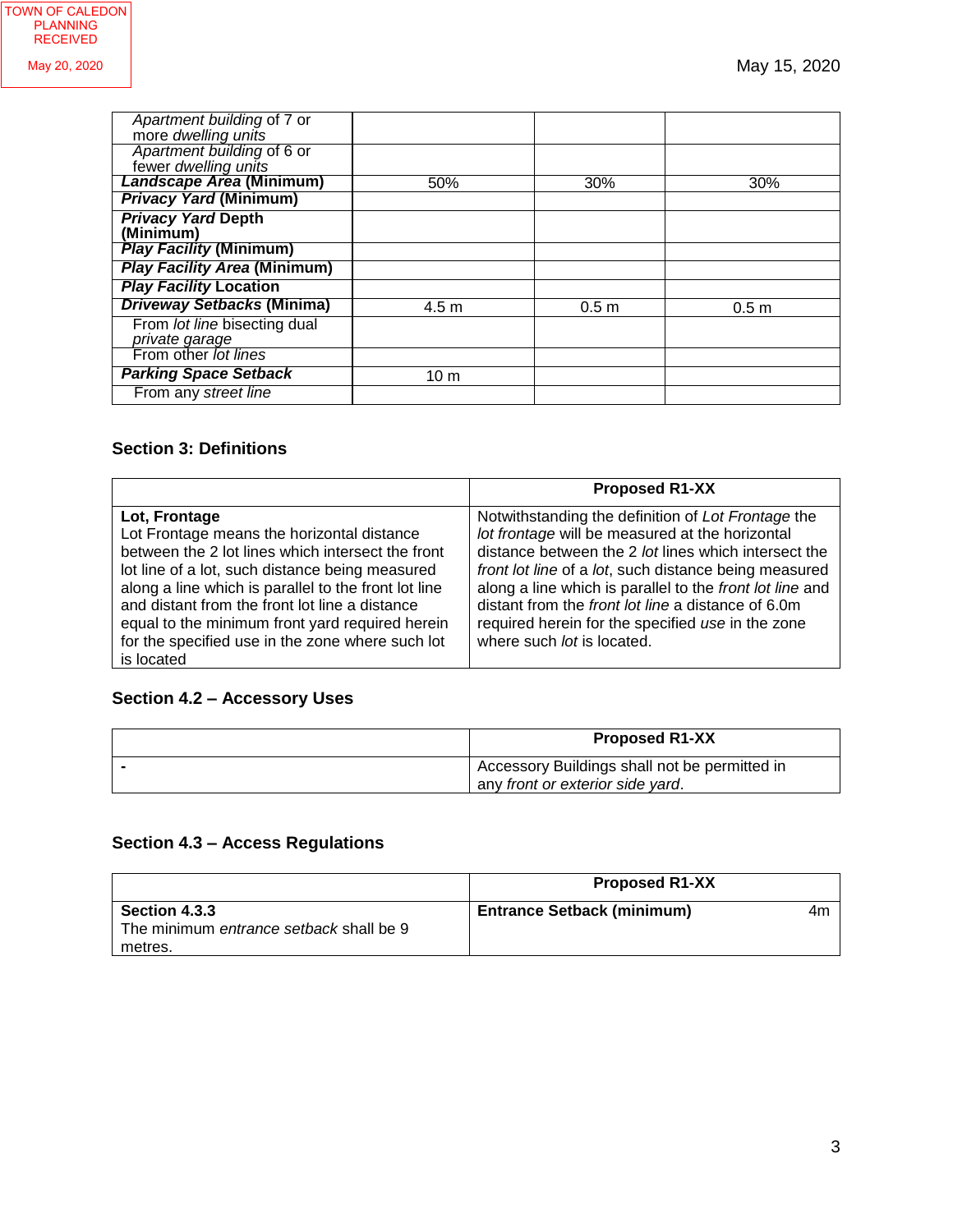### **Section 4.4 – Air Conditioners and Heat Pumps**

|                                                                                                                                                                                                                                                                                          | <b>Proposed R1-XX</b>                                                                                                                         |
|------------------------------------------------------------------------------------------------------------------------------------------------------------------------------------------------------------------------------------------------------------------------------------------|-----------------------------------------------------------------------------------------------------------------------------------------------|
| Section 4.3.3<br>Air Conditioners and Heat Pumps shall be<br>permitted in either a rear or interior side yard<br>provided they are located no closer than 0.6<br>metres from any lot line or in any exterior side<br>yard provided the minimum exterior side yard<br>requirement is met. | For the purpose of this zone no air conditioner, or<br>heat pump is permitted in the front yard, interior<br>side yard or exterior side yard. |

#### **Section 4.25: Permitted Encroachments**

| <b>Proposed R1-XX</b>                                                                       | <b>Proposed R1-XX</b>                                                                                                                                                                                                                                                                                                                                                                                 |
|---------------------------------------------------------------------------------------------|-------------------------------------------------------------------------------------------------------------------------------------------------------------------------------------------------------------------------------------------------------------------------------------------------------------------------------------------------------------------------------------------------------|
| <b>Permitted Ornamental Structure</b>                                                       | <b>Maximum Permitted Distance of Encroachment</b>                                                                                                                                                                                                                                                                                                                                                     |
| a) Bay, Box, Bow Windows with or without<br><b>Foundations</b>                              | 1.0 m into a required Front, Exterior Side or Rear Yard                                                                                                                                                                                                                                                                                                                                               |
| b) Deck $\geq 0.75$ m in Height                                                             | 3.0 m inclusive of any stairs, ramp or barrier-free<br>access feature into a required rear yard.                                                                                                                                                                                                                                                                                                      |
| c) Chimneys or Vents                                                                        | 0.6 m into any required yard, provided that a minimum<br>setback of 0.6 m is maintained to the lot line                                                                                                                                                                                                                                                                                               |
| d) Eaves, Stills, Cornices, Parapets, or other<br>similar Ornamental Architectural Features | 0.45 m extending from:<br>a main building wall;<br>i)<br>a bay, box or bow window; or<br>ii)<br>a covered or uncovered porch or balcony, into a<br>iii)<br>required yard, provided that:<br>a. A minimum setback of 0.6 m is maintained<br>to a <i>lot line</i> ; and<br>b. In the case of eaves, a minimum setback<br>of 0.2 m is maintained to an <i>interior side</i><br>lot line or rear lot line |

#### **Section 4.34 – Sight Triangles**

|                                                                                                                                                                                                                                                              | <b>Proposed R1-XX</b>                                                                                                                                                                                                         |
|--------------------------------------------------------------------------------------------------------------------------------------------------------------------------------------------------------------------------------------------------------------|-------------------------------------------------------------------------------------------------------------------------------------------------------------------------------------------------------------------------------|
| <b>Section 4.34.1</b><br>The distance from the point of intersection of the<br>street lines and forming the sight triangle shall be<br>9 metres, except where one of the <i>street lines</i> is<br>a Regional Road, where the distance shall be 15<br>metres | The distance from the point of intersection of the<br>street lines and forming the sight triangle shall be 5<br>metres, except where one of the street lines is a<br>Regional Road, where the distance shall be 15<br>metres. |